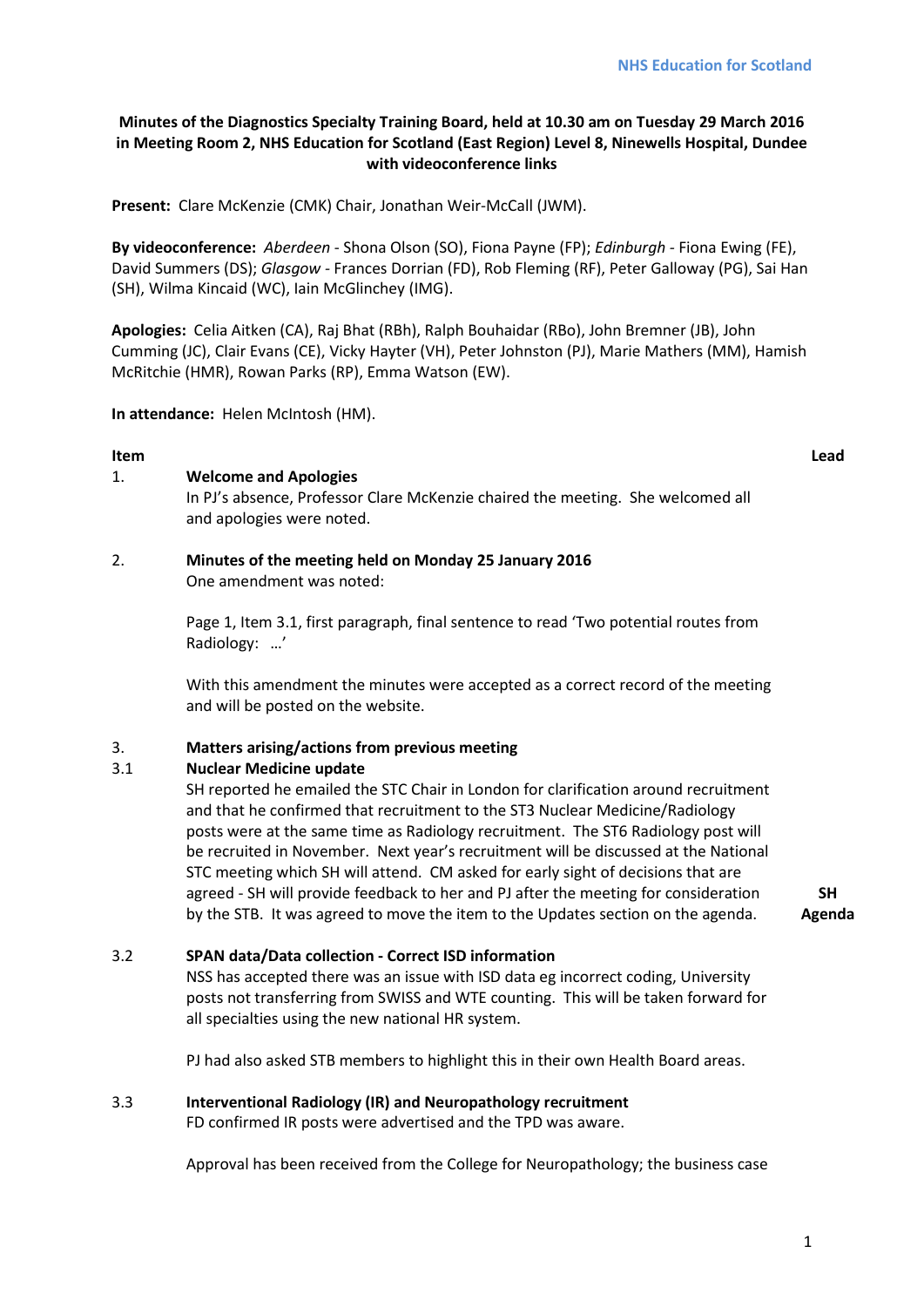for a TPD was approved by NES Kenexa and would be advertised.

| 3.4 | <b>STB Membership</b><br>Members agreed to invite all TPDs to join the STB. CM will formally invite them.                                                                                                                                                                                                                                                                                                                                                                                                                                                                                                                                                                                                                                                   | <b>CM</b>            |
|-----|-------------------------------------------------------------------------------------------------------------------------------------------------------------------------------------------------------------------------------------------------------------------------------------------------------------------------------------------------------------------------------------------------------------------------------------------------------------------------------------------------------------------------------------------------------------------------------------------------------------------------------------------------------------------------------------------------------------------------------------------------------------|----------------------|
| 3.5 | Meeting: PJ and Bill Bartlett - to be arranged<br>PJ will take this forward and planned to arrange an April meeting.                                                                                                                                                                                                                                                                                                                                                                                                                                                                                                                                                                                                                                        | PJ                   |
| 3.6 | <b>HMR feedback from SAMD</b><br>In HMR's absence there was nothing to report. The item was deferred to the next<br>meeting.                                                                                                                                                                                                                                                                                                                                                                                                                                                                                                                                                                                                                                | <b>HMR</b><br>Agenda |
| 3.7 | Proposal for subgroup to address IR training<br>CM noted the need for a more clarity about IR training programme and proposed<br>that she and PJ will arrange meetings with IR trainers to discuss deliverability. The<br>first meeting will discover what the issues were/if there were issues and how to<br>resolve. She and PJ will keep the board updated on progress.                                                                                                                                                                                                                                                                                                                                                                                  | CM/PJ                |
| 4.  | <b>TRAINING MANAGEMENT</b><br>Recruitment update: information from specialty leads<br>FD reported there was as yet no information from Oriel available on Vacancy<br>Manager however she hoped a summary will be available by the end of the week.<br>Once available she will circulate information to the STB.                                                                                                                                                                                                                                                                                                                                                                                                                                             | <b>FD</b>            |
|     | DS confirmed that all Radiology posts filled although they were unclear about one<br>additional post - information obtained through Google!                                                                                                                                                                                                                                                                                                                                                                                                                                                                                                                                                                                                                 |                      |
| 4.1 | <b>GMC approval</b><br>CM recorded her thanks to all those who completed the required documentation.<br>The GMC had taken a firm line this year in that all training locations had to be<br>approved for each programme resulting in a considerable amount of work for<br>hospital training teams. FD noted the number of training sites in the CIT combined<br>programme and was concerned at the workload. Professor William Reid would<br>report on COPMeD/GMC discussions. This was not an issue this year as all current<br>trainees were in approved posts and none would be disadvantaged. The list of<br>approved sites was available to view on the GMC website and CM asked STB<br>members to check it and inform FD if there were any anomalies. | All<br><b>FD</b>     |
| 4.2 | <b>SMT programme information</b><br>The SMT recruitment website contained all programme descriptors some of which<br>were more up to date than others. This was essential information for trainees and<br>FD asked the STB to check these and highlight with their local administrator if there<br>were anomalies. HM will circulate the link to the site to the STB. Information from<br>TPDs and trainees would also be helpful.                                                                                                                                                                                                                                                                                                                          | HM                   |

# 4.3 **2016 MTI Trust Placement Opportunities**

The Royal College of Pathologists form to record applications for 2016 opportunities in the Medical Training Initiative in Pathology – MTI (Path) was circulated to the STB. Currently there were no MTI posts in any of the pathology specialties. CM will confirm with PJ whether any action was required.

**CM**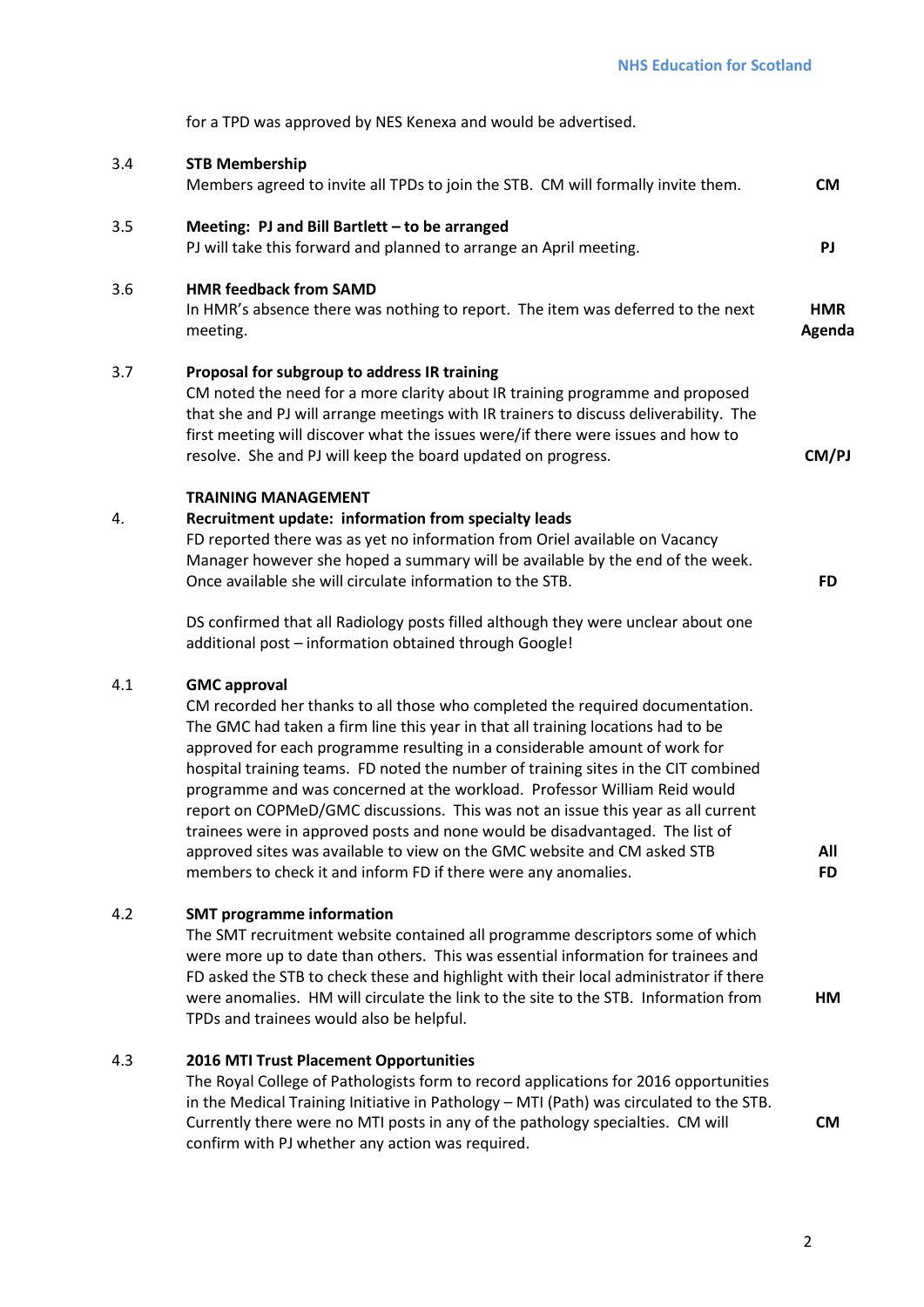FP noted there were 2 routes for appointing MTIs – either locally or via the Colleges, which runs the process twice a year and takes responsibility for all arrangements. PG reported there was one post in Biochemistry. He cautioned that these posts involved a considerable amount of extra work. PK was also confirmed RCPE and RCP also ran a system of appointment where an eligible person was identified and the College made visa and other arrangements.

CM confirmed that each College had a different MTI process and trainee level may not be equivalent to UK standards. Funding usually came from service but some countries, generally the Gulf States, funded these via their governments. There were issues around PLAB for GMC recognition and overall the process was complex but could be worth exploring via Colleges.

#### **PROFESSIONAL DEVELOPMENT**

There was no business to discuss.

#### **QUALITY**

### 5. **Quality Update – SQMG**

FE reported that 2 triggered and 2 scheduled visits have taken place in Edinburgh and Glasgow from which there were a number of recommendations. Visit reports were produced. A visit to Chemical Pathology in Dundee has been arranged for 9 May, which CM will lead and FE will attend. This will be the first visit to a national programme and will be viewed as a pilot for small specialties. Videoconference links will be provided for trainers and Clinical Scientists.

FE also noted that the pre-visit questionnaire was being revamped and trainees will be encouraged to complete it. The NTN survey opened last week and will provide vital information for the QRP in September.

The Glasgow visit had highlighted trainees concerns around the career pathway but otherwise were generally happy with their training. (See CIT Update later)

The Quality workshop at the Scottish Medical Education Conference on 5/6 May was aimed mainly at TPDs however STC members were welcome to attend. It was planned to discuss the TPD report and the visit process. CM said the new process was bedding in and she was keen for TPDs to attend the workshop to ensure better engagement and learn from their experience.

FP noted she had not received paperwork for the forthcoming Aberdeen visit. FE contacted the Quality Information Manager who confirmed that the agreement was that all visit correspondence was sent to DMEs who then circulated it to TPDs and others. FE will feedback to the Deanery Quality Management Group that this arrangement was not working and request a review.

# **FACULTY DEVELOPMENT**

**STRATEGIC PLANNING AND DIRECTORATE SUPPORT** No items were discussed.

### 6. **Update reports**

### 6.1 **Lead Dean/Director**

CM noted the recruitment cycle was the main current issue.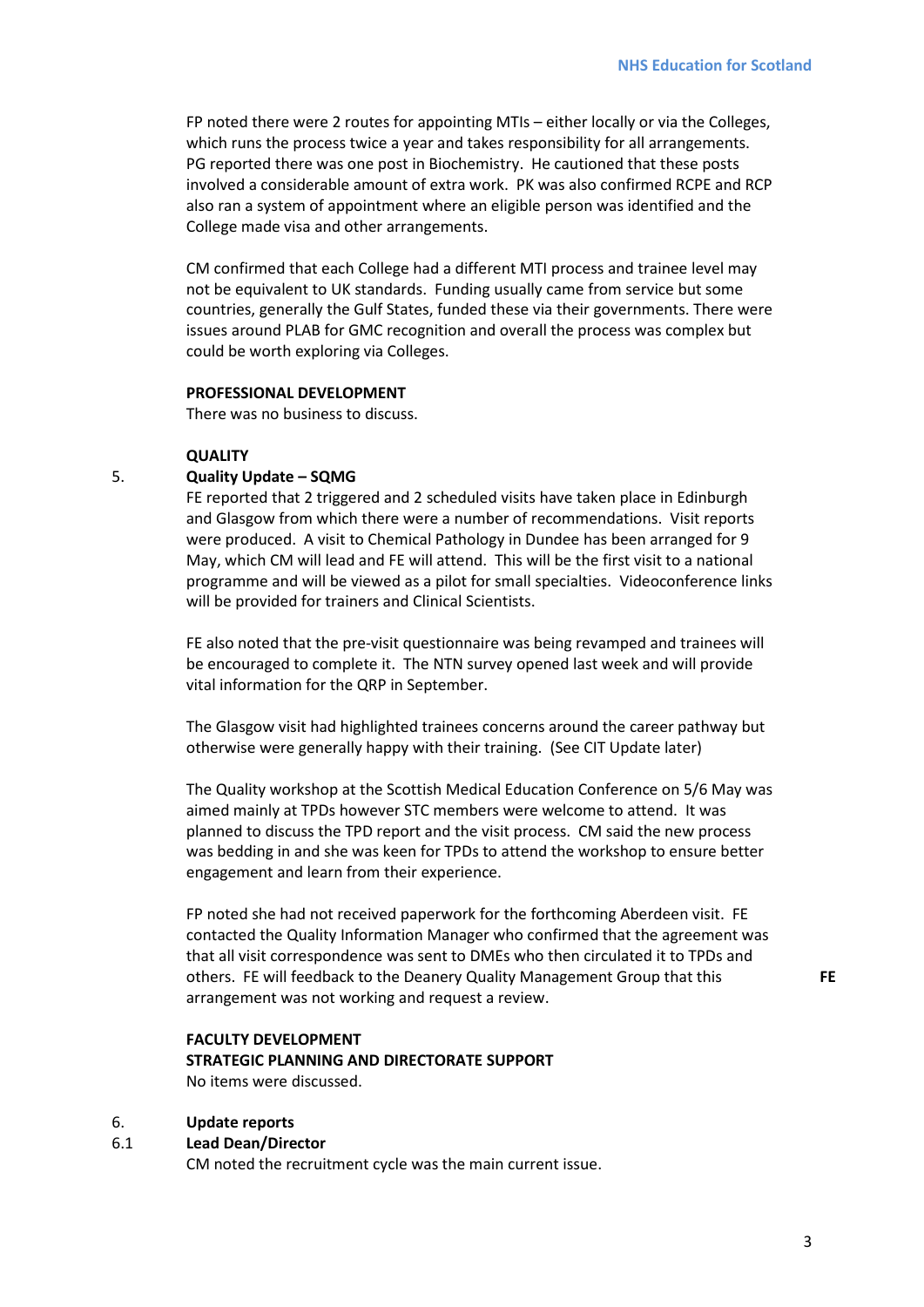**CM**

# 6.2 **Histopathology**

FP noted that 7 of 8 posts advertised had filled. However, Aberdeen had not filled all its posts and would go into a second recruitment round. ARCP panels have been an issue in terms of sourcing externality. CM confirmed that this was becoming a recurrent theme across specialties. Ten per cent of ARCPs must have externality and this was difficult for small specialties. A Training Management meeting has been arranged for Monday 4 April to discuss ARCP processes and feedback will be available for the next STB meeting.

FP reported the SPAN working group in Histopathology met quarterly to consider how to work together across Scotland.

6.3 **Diagnostic neuropathology** A post has been advertised. CM and PJ will look at workforce numbers for the specialty. **CM/PJ**

### 6.4 **Paediatric Pathology**

Two posts will be advertised in Round 2.

### 6.5 **Forensic Histopathology**

An additional funded post has been approved and advertised in Dundee/Aberdeen.

### 6.6 **Radiology**

SO reported the College had an efficient process for organising ARCPs and allocated regional advisers to panels. She and her colleagues have also agreed to hold an annual informal TPD meeting in Scotland to share information. This will be held in May in Dundee with CM invited to attend.

# 6.7 **Medical Microbiology**

### 6.8 **Combined Infection Training**

CM noted general unease from trainees around programmes as identified at recent QM visit to Glasgow. PJ has raised this with Dr Colvin at Scottish Government highlighting the lack of service clarity on the impact on laboratory specialties in taking on CIT trainees as this results in less time spent in the labs. CM and PJ will work with CIT TPDs to raise the issue with the service describing the effect that CIT will have over the next couple of years. PK also noted that posts were currently being advertised for joint training and felt that Health Boards were not yet aware that trainees will not be badged for a single specialty and the likely impact on workforce depending on who they were replaced by. CM will seek PK's assistance.

### 6.9 **Virology**

No update was received.

# 6.10 **Chemical Pathology and Metabolic Medicine**

PG reported interviews will take place on 5 May. They were struggling to recruit Clinical Scientists and it has been agreed that GGC will pay for an additional Band 6 post next year.

## 6.11 **Nuclear Medicine**

- 6.12 **Trainees Issues**
- 6.13 **Academic issues**

**CM/PJ**

**PK**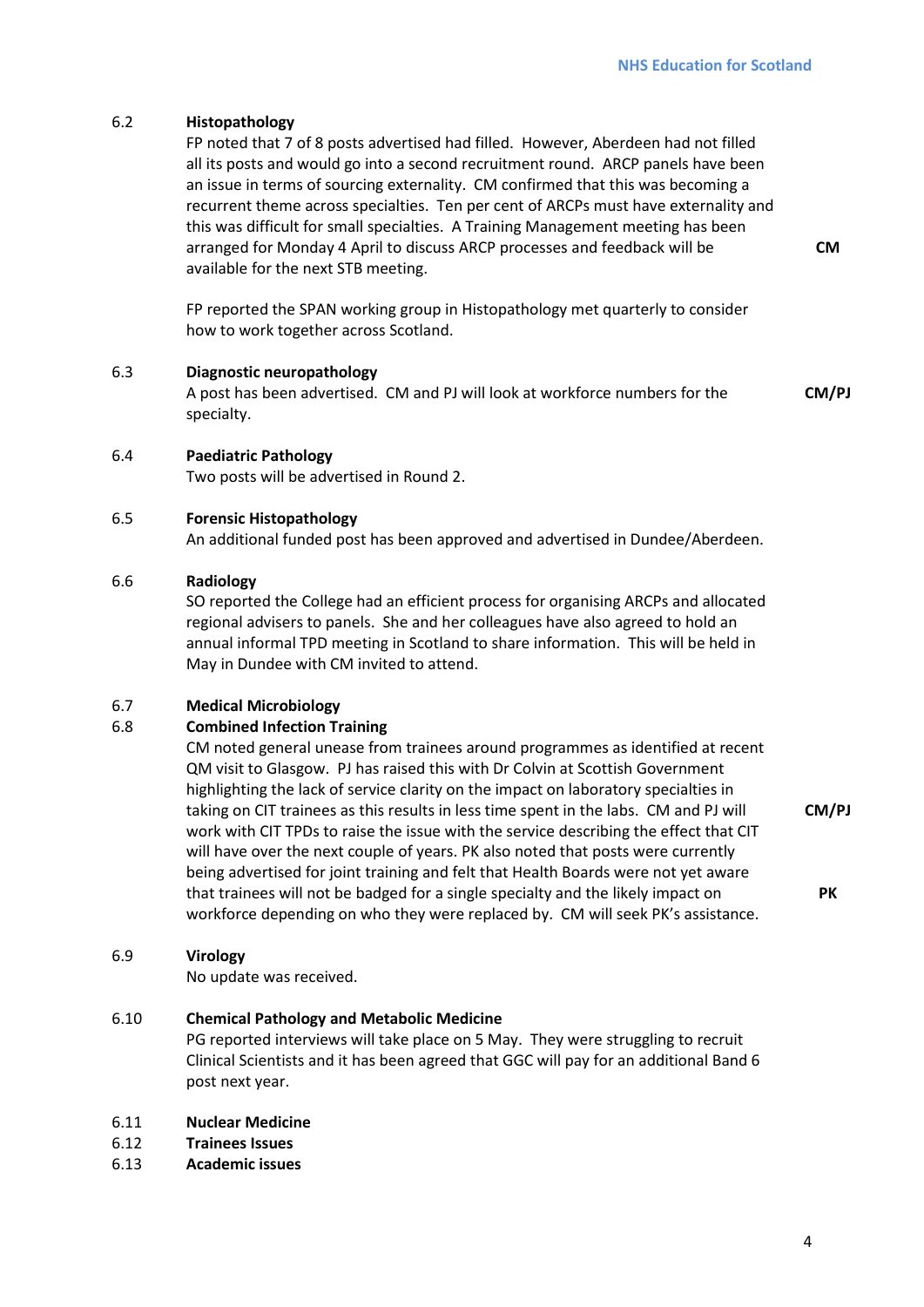- 6.14 **Service issues**
- 6.15 **DME**
- 6.16 **Lay representative**

No updates were received.

7. **Received for information: Gold Guide v6 (website link)** Noted for information.

# 8. **AOCB**

# 8.1 **Filling gaps in specialty training**

On behalf of JB, PK requested an update on the proposals to fill gaps in specialty training. CM highlighted the process regarding expansion of NTNs – Information was gathered from a number of sources including STBs, thereafter RP and Anne Dickson, NES Business Manager, prepared a paper for the Transitions Group, which was the decision making group. This Group meets 3-4 times per year and is chaired by Dr Colvin. NES had looked at ways of funding additional NTNs e.g. using LTFT fractions and OOPs - the result was the approval of some additional posts in Diagnostics specialties. It was recognised that there will always be unfilled NTNs as there were insufficient numbers of trainees coming out of FY2 so increasing NTN numbers did not necessarily resolve the deficit in the workforce.

### 9. **Date and time of next meeting**

The next meeting will take place at 10.45 am on Tuesday 7 June 2016 in Room 7, Westport, Edinburgh. *Please note this is a face-to-face meeting.*

| Item no | Item name                                         | <b>Action</b>                        | Who        |
|---------|---------------------------------------------------|--------------------------------------|------------|
| 3.      | Matters arising/actions from previous<br>meeting  |                                      |            |
| 3.1     | Nuclear Medicine update                           | To provide feedback to CM and PJ     | <b>SH</b>  |
|         |                                                   | after STC meeting; item to move to   |            |
|         |                                                   | Updates section on agenda.           | Agenda     |
| 3.4     | <b>STB Membership</b>                             | To invite all TPDs to join STB.      | <b>CM</b>  |
| 3.5     | Meeting: PJ and Bill Bartlett - to be<br>arranged | To arrange April meeting.            | PI         |
| 3.6     | HMR feedback from SAMD                            | Agenda item for June meeting.        | <b>HMR</b> |
| 3.7     | Proposal for subgroup to address IR               | To arrange meetings for IR trainers  | CM/PJ      |
|         | training                                          | and update STB on progress.          |            |
|         | <b>TRAINING MANAGEMENT</b>                        |                                      |            |
| 4.      | Recruitment update: information                   | To circulate information once        | FD.        |
|         | from specialty leads                              | available.                           |            |
| 4.1     | <b>GMC</b> approval                               | To check list and inform FD of       | All        |
|         |                                                   | anomalies.                           |            |
|         |                                                   | To submit CIT and specialties        | FD.        |
|         |                                                   | information to GMC                   |            |
| 4.2     | SMT programme information                         | To send web link to STB to update.   | HM         |
| 4.3     | 2016 MTI Trust Placement                          | To confirm with PJ on any action     | <b>CM</b>  |
|         | Opportunities                                     | required.                            |            |
|         | <b>QUALITY</b>                                    |                                      |            |
| 5.      | <b>Quality Update</b>                             | To request review of visit paperwork | <b>FE</b>  |

### **Actions arising from the meeting**